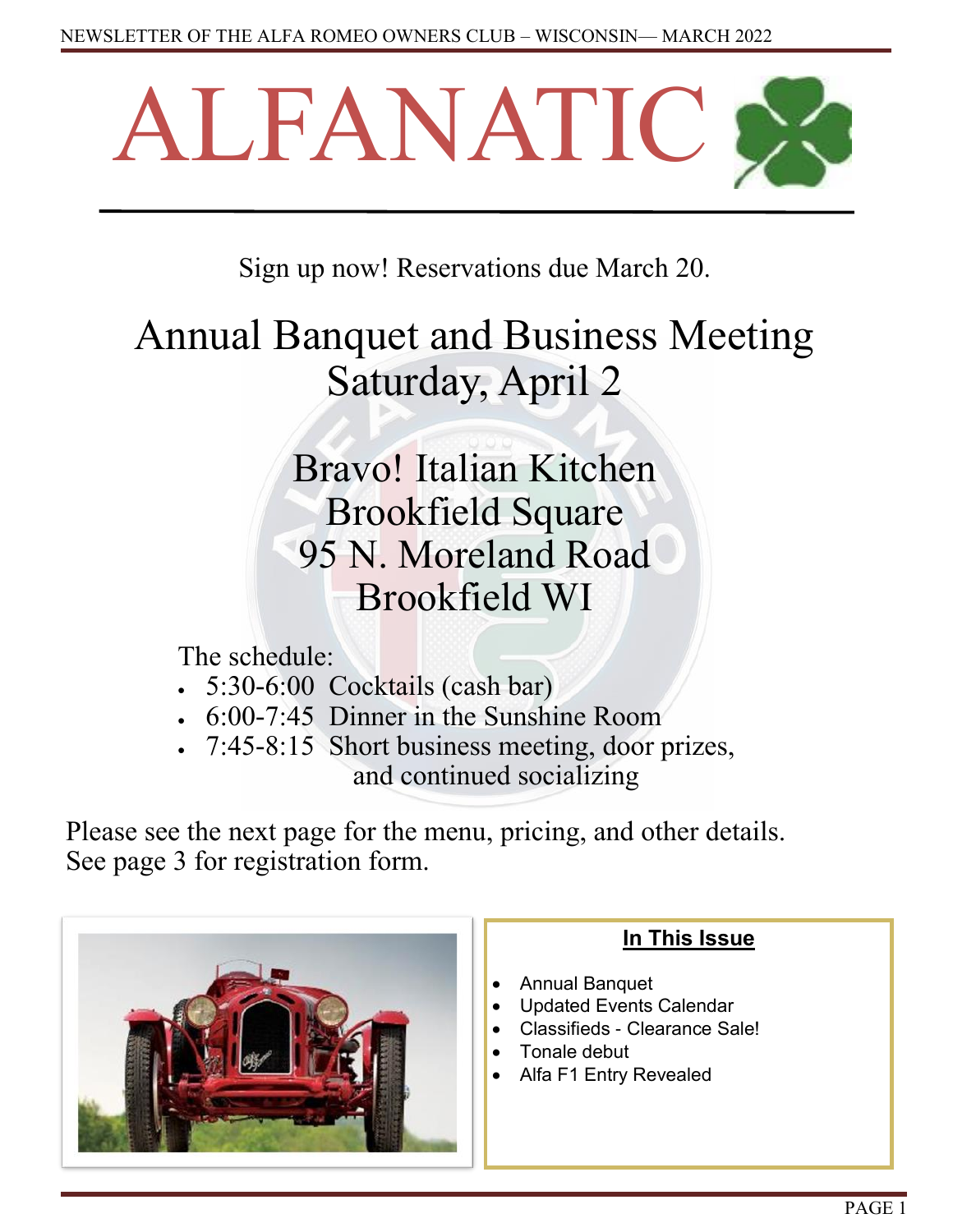### **Banquet Details**

# **Available menu items:**

Choice of Soup or Salad

- Italian Wedding Soup
- Insalata Della Casa

Entrée Choices

- Lasagna
- Chicken Parmesan with herb linguine
- Grilled salmon with seasonal vegetables
- Filet Mignon (Extra charge applies. See below.)

Freshly baked Focaccia bread and unlimited soft drinks, coffee, or tea are included.

Dessert is available. If you decide to indulge, the club will pick up the tab..

Pricing \$40.00 per person. For the filet add \$6.50 (\$46.50 total). The price includes taxes and a service charge.

Please fill out the registration form on the next page and send it with your payment no later than March 20, 2022, to our club treasurer. (Address on the registration page.)

Those interested in Bravo! Can get more details at [their website.](https://locations.bravoitalian.com/us/wi/brookfield/95-n-moorland-rd)

# **Local, Regional, and International Events Calendar**

Something missing? Send dates for events we've missed and we'll include them in the next calendar. email: [rabhalter@att.net](mailto:rabhalter@att.net?subject=New%20Events%20for%20Calendar)

| <b>April 2</b><br><b>May 7-8</b><br>May 20-22<br>June 4<br><b>June 6-16</b><br>June 9-12<br>June 11-12<br><b>June 13-19</b><br>June 17-19<br>June 30-July 3<br><b>July 14-17</b><br>August 4-7<br><b>August 7</b><br>August 19-21<br>August 20<br>August 21<br>August 28<br>September 16-18<br><b>Sept 30-Oct 12</b> | AROC-WI Annual Banquet and Business Meeting, Bravo! Italian Kitchen<br>AROC-WI Das Kurze Klausenrennen, New Glarus, Wisconsin<br><b>SVRA Vintage Festival Weekend, Road America</b><br>CAROC and Lotus Corps Track Day, Blackhawk Farms Raceway<br><b>AROC Goes to Italy Tour #4</b><br>NTT Indycar Series, Road America<br>24 Hours of Le Mans<br><b>AROC-USA National Convention, Coronado, California</b><br>WeatherTech Chicago Region SCCA June Sprints, Road America<br>NASCAR Cup and Xfinity Series races, Road America<br>Weathertech International Challenge with Brian Redman, Road America<br><b>IMSA Sportscar Weekend, Road America</b><br>ICAMS, AROC-WI, Sussex Village Park, Sussex, Wisconsin<br>GT World Challenge America, Road America<br>Concorso Italiano, Monterey, California<br>Pebble Beach Concours d'Elegance, Pebble Beach, California<br>Geneva Concours d'Elegance, Geneva, Illinois<br>Ariens Art on Wheels Vintage Weekend w/VSCDA, Road America<br><b>AROC Goes To Italy Tour #5</b> |
|----------------------------------------------------------------------------------------------------------------------------------------------------------------------------------------------------------------------------------------------------------------------------------------------------------------------|-------------------------------------------------------------------------------------------------------------------------------------------------------------------------------------------------------------------------------------------------------------------------------------------------------------------------------------------------------------------------------------------------------------------------------------------------------------------------------------------------------------------------------------------------------------------------------------------------------------------------------------------------------------------------------------------------------------------------------------------------------------------------------------------------------------------------------------------------------------------------------------------------------------------------------------------------------------------------------------------------------------------------|
|                                                                                                                                                                                                                                                                                                                      |                                                                                                                                                                                                                                                                                                                                                                                                                                                                                                                                                                                                                                                                                                                                                                                                                                                                                                                                                                                                                         |
| October 20-24                                                                                                                                                                                                                                                                                                        | AROC Goes to the F1 USGP, Circuit of the Americas, Austin, TX                                                                                                                                                                                                                                                                                                                                                                                                                                                                                                                                                                                                                                                                                                                                                                                                                                                                                                                                                           |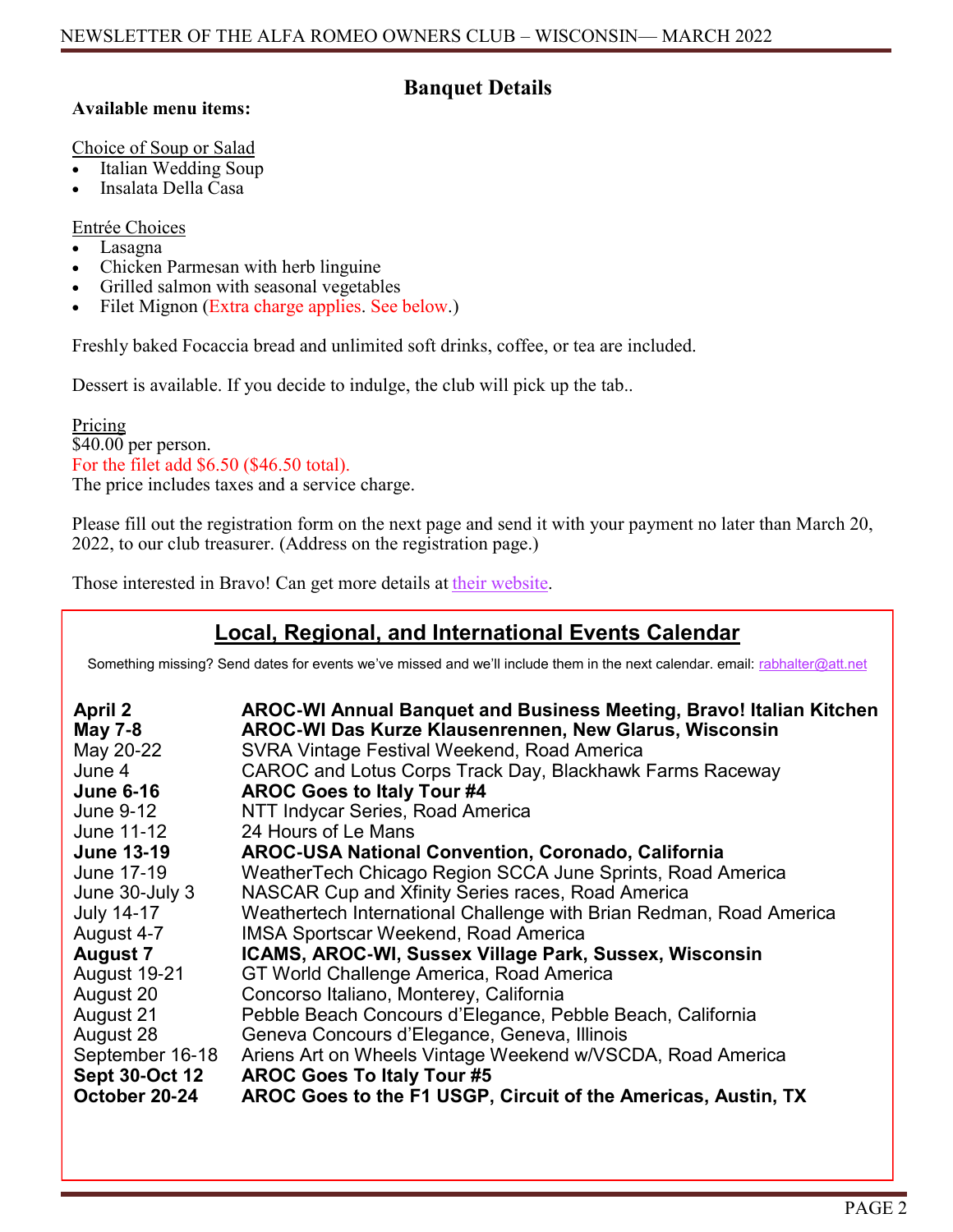#### **2022 AROC –Wisconsin Banquet and Business Meeting**

**Saturday, April 2, 2022**

**Bravo! Italian Kitchen 95 Moreland Road (Brookfield Square) Brookfield, Wisconsin (262) 785-0858** 

**Schedule:**

**5:30 - Cash Bar and Socializing 6:00 - Dinner**

**7:45 - Business Meeting and More Socializing**

**Questions? Bob Ludwigson - 262-527-2396, or rludwigson@aol.com**

## **Registration**

Please register before March 20

Yes! Sign me up.

 $Name(s)$ 

Menu Choices: (indicate quantity)

**Starters** Italian Wedding Soup Insalata Della Casa

Entrée

\_\_\_\_Lasagna \_\_\_\_Chicken Parmesan with Herb Linquine

Grilled Salmon with Seasonal Vegetables

 $\overline{\phantom{a}}$ Filet Mignon (Extra Cost - \$46.50)

Payment:

 $\omega$  \$40.00 =  $\omega$  \$46.50 = Total \_\_\_\_\_\_\_\_

Make checks payable to: Alfa Romeo Owners Club of Wisconsin.

Mail to: Randy Swanson N66W6684 Cleveland St. Cedarburg WI 53012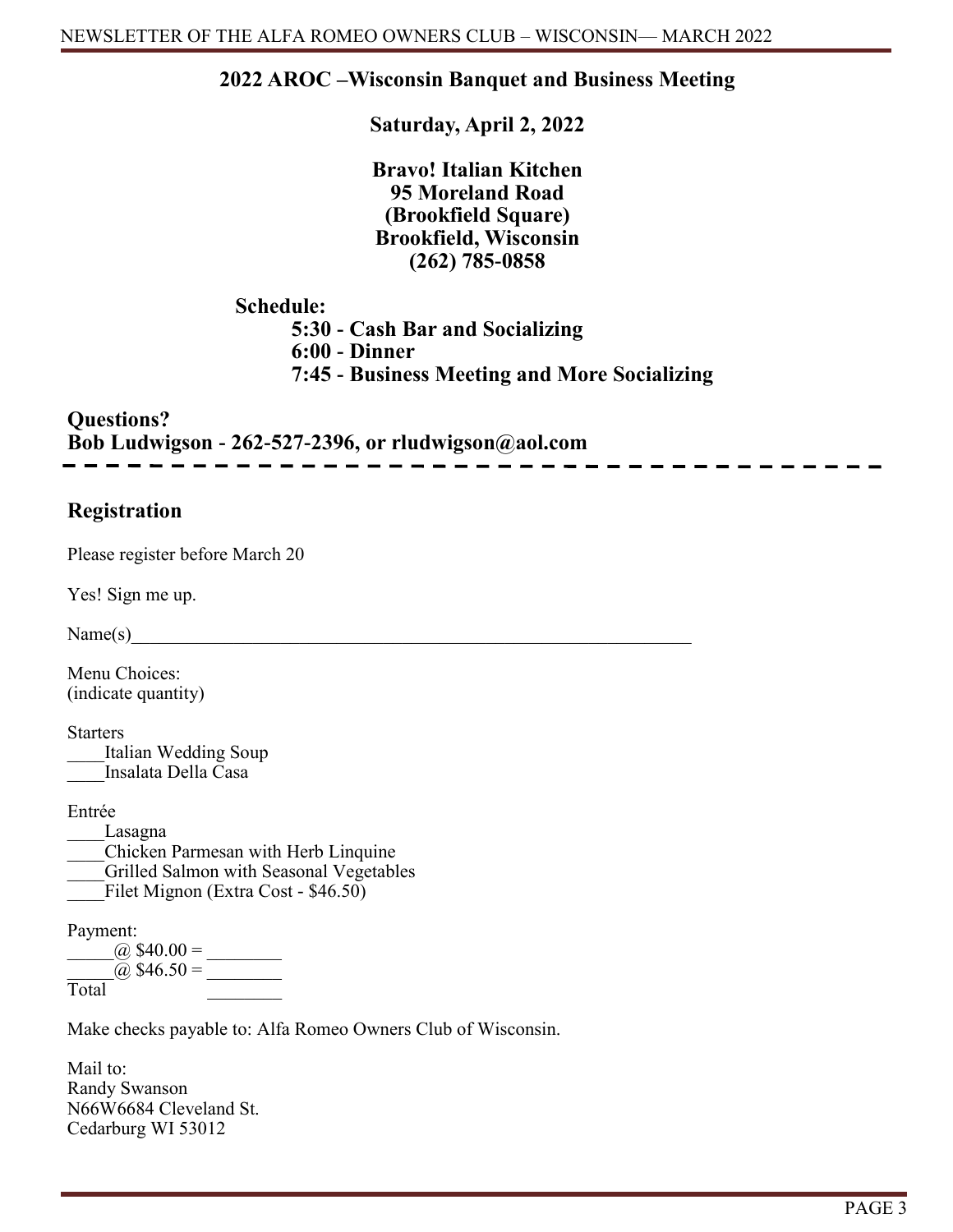#### **Banquet Update**

By Bob Ludwigson

As reported in the last Alfanatic, we will be holding our annual banquet and business meeting on April 2. Since then Gary Schommer has informed me that there will be door prizes to give out during the banquet.

For those of you who may not have heard, the banquet will be held at the Italian restaurant at Brookfield Square called Bravo! We have reserved a private room called the Sunshine Room, which is separated from the main part of the restaurant. Seating will be at circular tables which hold about 6 people per table. Please see the signup sheet located in this *Alfanatic* to make your food choices and then send that in to Randy Swanson.

The meeting will also be our opportunity to elect the club's officers. I expect that all the current officers will again accept to continue their respective functions with one exception. Steve Wirtz has indicated that later this year he and his family will be moving to Montana, and so we need a new club president. We are hoping that one of you will step up to fill this function. The job may seem like a lot of work, but it really isn't as the other members are always eager to step up and help out. Functions that I see as part of this job are: planning which events to have, helping to recruit new members, and generally promote the club whenever possible.

I hope to see you at the banquet!

## **Heinrich and His GTV6 Star in Comer's Hagerty.com YouTube Series**

If you surf the web at all, you know that AROC-WI club member Colin Comer is a presenter for various Hagerty.com productions, the most recent of which is *The Appraiser,* a weekly YouTube series in which Colin presents and evaluates various collector cars. For his 6th episode, Comer drafted fellow club member Tom Heinrich for an evaluation of his beautiful red 1986 GTV6. (Click on the photo to link to the full presentation.)

In the series, Colin and the owner briefly review the car's history. Then, with the owner absent, Comer reviews the unique features, plusses, and minuses of the current example. The owner returns to hear Colin's value appraisal.



In this episode, we learn that Tom has owned the car since 1988 and has driven it about 80,000 miles. We also discover that Tom has given the GTV6 excellent care over the years. We are introduced to Colin's paint gauge and learn that there may have been some touchup performed on the passenger side front fender. Tom says this was done prior to his ownership. Overall Colin rates the GTV6 as a solid number three condition car and suggests a value for it somewhat above what you might find in the Hagerty.com evaluation tool. The series is entertaining to view. Perhaps we'll see other Alfas reviewed in future episodes.

# **Hillclimb Invitations Sent**

Invitations have been sent for this year's New Glarus Hillclimb, *das Kurzr Klausenrenen,* to be held May 6- 7. AROC-WI members in good standing should have found the email in their inboxes Tuesday, March 1. The low key driving and social event is open to all AROC club members and members of the Vintage Sportscar Club. Others may request an invitation.

Eligible entries include stock, street-licensed Alfas ("classic" four, eight, and straight-six models), pre-WWII cars, and invited guests.

Event headquarters is, as usual, the Chalet Landhaus on Wisconsin route 69. The traditional event schedule includes Friday arrival, setup, registration, early tech inspection, and socializing, with dinner on your own. The Saturday tech inspections and drivers' meeting precedes reconnaissance laps and speed runs on the 0.7 mile Kubly Road course. An evening president's reception followed by traditional entertainment and a banquet at the Landhaus caps the official schedule.

Those who wish to request an invitation, or who missed their emailed invitation should contact event director Kevin Caulfield at [kevincaulfield@crc](mailto:kevincaulfield@crc-mn.com) $\frac{\text{mn.com}}{\text{8}}$  $\frac{\text{mn.com}}{\text{8}}$  $\frac{\text{mn.com}}{\text{8}}$  or 612-702-8520.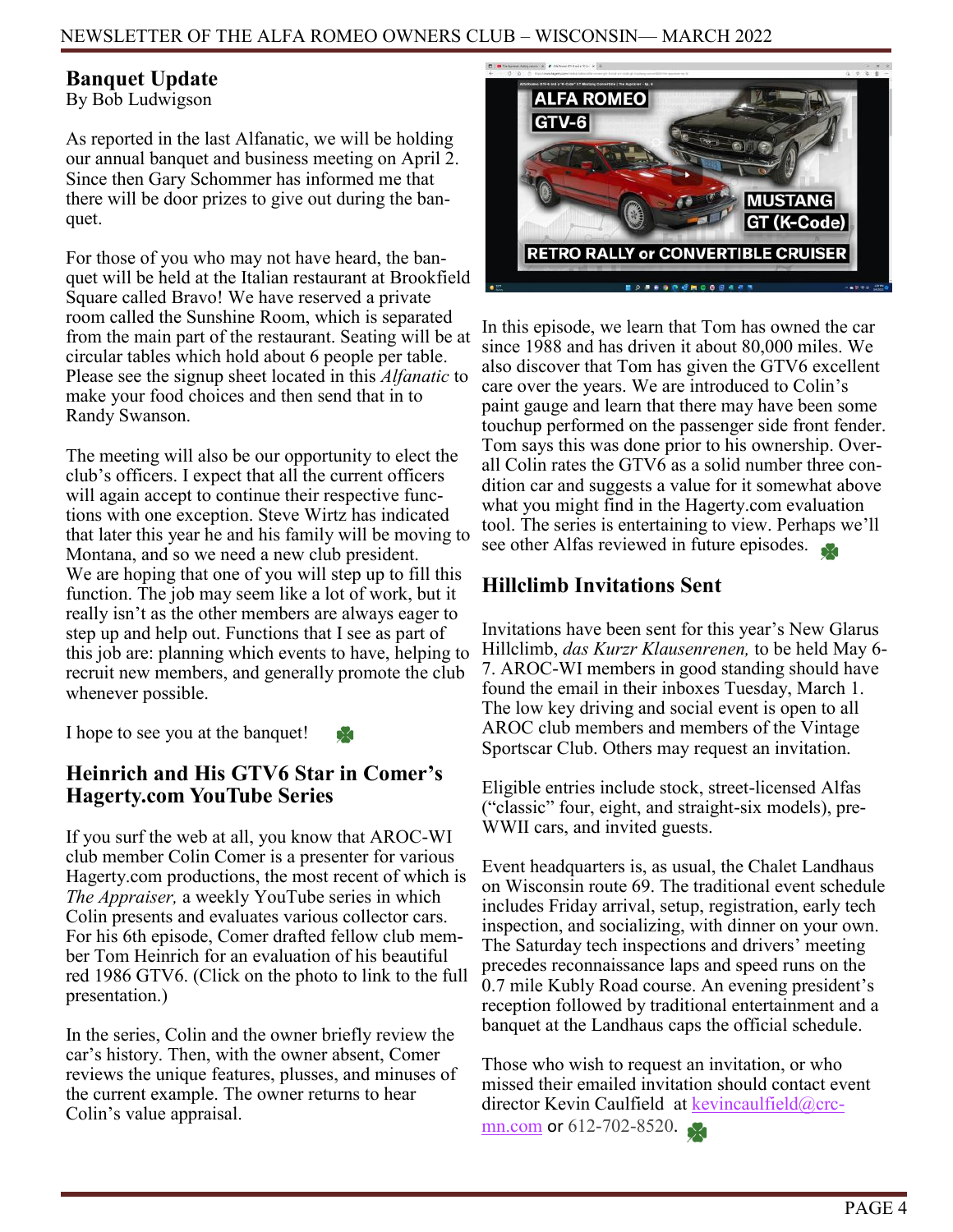## **2023 Alfa Romeo Tonale Debuts**

February 8 saw the international debut of the Tonale, Alfa's long-delayed and much-anticipated entry into the compact luxury SUV market. The C-sized SUV (one size smaller than the Stelvio) is scheduled to appear in European showrooms in June. The car will come to the States sometime later as a 2023 model.

The Tonale first appeared as a concept in 2019 and the production version is faithful to the original design in most respects. See the images below for a comparison.



*2019 Tonale Concept*



*2023 Tonale Production Version (courtesy Stellantis)*

The Tonale is billed as the marque's first C-SUV and its first hybrid-electric offering, supplied in the U.S. as a PHEV, powered by a 1.3 liter turbo four augmented by a 90kW electric motor and 15.5kWh lithium battery. The combination provides a best-in-class 272 hp and an electric-only range of 30 miles. For those not wishing to plug their SUV into a wall socket, a 2.0 liter turbo four producing 256 hp with 295 lb. -ft. of torque will also be available.

Both versions will be equipped with AWD. The PHEV will have a 6-speed automatic while the gasengined version gets a 9-speed. Both will have the standard DNA performance control, allowing selection of economy, normal, or sporty performance settings.

At least some of the new model's release delay was the result of some serious reworking of the driver experience. New parent Stellantis billed the Tonale's introduction as "La Metamorfosi," the leading edge of the metamorphosis of Alfa into a supplier of cutting– edge (read electrified) luxury sporting cars thoroughly modern, yet still connected with its heritage. To this end the Tonale comes loaded with tech and convenience features.

Alfa bills the Tonale as the first car to have its own NFT (non-fungible token). This electronic record is unique and tied to the individual car at its birth. It lives in "the cloud" and can be updated throughout the car's life. I suppose you could think of it as a virtual service record.

The driver has access to a long list of safety and autonomous driving features and an improved Uconnect, Android architecture infotainment system, with both Apple CarPlay and Android Auto connectivity. All this is displayed on a 10.25 inch center touchscreen and 12.3 inch "driver's cluster." If you get lonely, Alexa can be your driving companion and your smartphone can substitute for your key fob, allowing locking, unlocking, and remote starting features. Similar features are expected to appear in the facelifted 2023 Giulia and Stelvio models.



Three trim levels will be offered—Sprint, TI, and Veloce. Early adopters can begin placing their orders in the fourth quarter, with initial deliveries slated for the first quarter of 2023. Pricing has not yet been announced.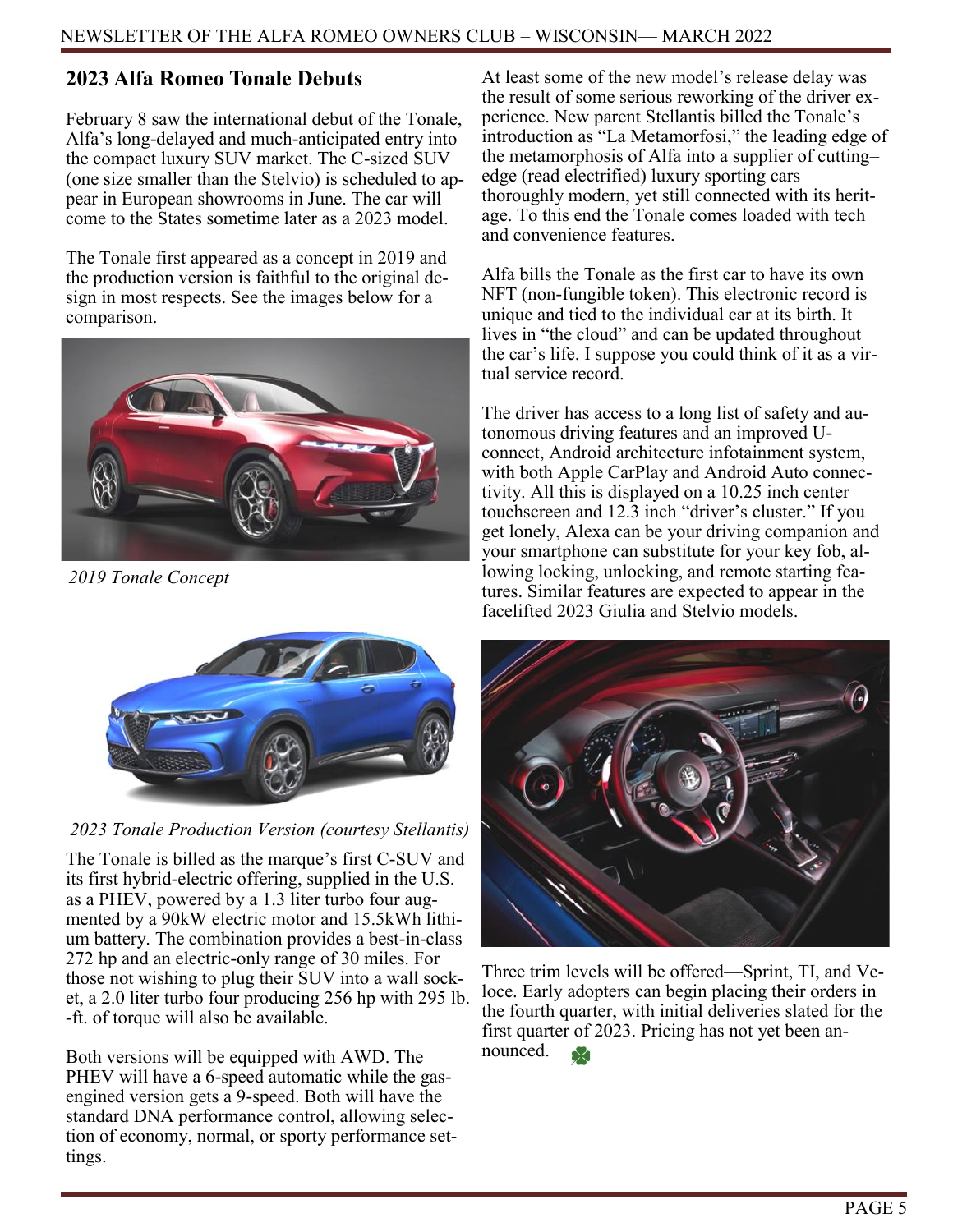## **Alfa Romeo Racing Unveils 2022 F1 Entry**



Alfa Romeo F1 Team Orlen was the last team to reveal the livery of its 2022 entry, the C42. The new car, designed to conform to the revised rules, was unveiled in Barcelona following the completion of testing, during which the bodywork wore camouflage. Its striking red and white livery displays a bold Alfa Romeo logo on its engine cover, reminiscent of Alfa racing cars of the 1920s. Never ones to miss an advertising opportunity, Alfa's Centro Stile included the Tonale logo below the main script.

Rules changes for 2022 include larger 18-inch low profile tires and changes to ground effects and aerodynamics. The design team, led by technical director Jan Monchaux, claims the car is a radical departure from the past, taking full advantage of the possibilities allowed by the revised rules. An upgraded Ferrari – sourced power plant will provide motive power;

The driving team of the veteran Valtteri Bottas, newcomer Zhou Guanyu, and reserve Robert Kubica, had



an opportunity to exercise the car during pre-season testing in Barcelona. The first day of testing was less than ideal, with teething problems evident. Kubica completed only 9 laps in the morning. Bottas did somewhat better in the afternoon. All told, the team completed 32 laps in the first day.

Says Valtteri Botas: *"It's always nice to get back behind the wheel after the winter break, especially with a brand new car like this one. I am facing this round of tests in Barcelona with a new team and a lot of news from a regulatory point of view. I enjoyed driving the car, even though we suffered from problems which proved to be quite time-consuming. The important thing, however, is that we managed to understand them.*

*The first impressions of the car are positive and so far I haven't heard any big differences between the new generation cars and those of last year. Driving style needs to be changed a bit, but nothing too drastic."*

All told, the team completed only 175 laps over the three days of tests. Much work remains to be done to get the car ready for Bahrain, but the team is optimistic.

One issue experienced by all teams to some degree is the issue of porpoising, the front to rear motion of the cars when at speed. This phenomenon is a byproduct of the new ground effects rules. Airflow under the car pulls the chassis close to the track, up to the point when downforce is lost and it springs back up. That cycle then repeats itself. Some feel that ride height adjustments will overcome the problem, but this move would compromise performance.

#### **Andretti Frustrated in Attempt to Buy Sauber F1 Team**

Michael Andretti attempted to buy control of Sauber last year, but the deal was undone at the last minute. Negotiations came close to signing before Sauber changed the rules, according to Andretti. Money was no problem. The issue was control of the team. Two days before the signing Sauber insisted on maintaining creative control and veto rights over all decisions. This was a non-starter for Andretti, who says he wasted a lot of time with no result. The sale would have affected Sauber's relationship with Alfa Romeo.

Andretti has also attempted to buy the Haas team, but those efforts have also come up empty. He intends to apply for a new 2024 entry, but sources say that an approval by the present ten F1 teams is not likely to be forthcoming.  $\bullet$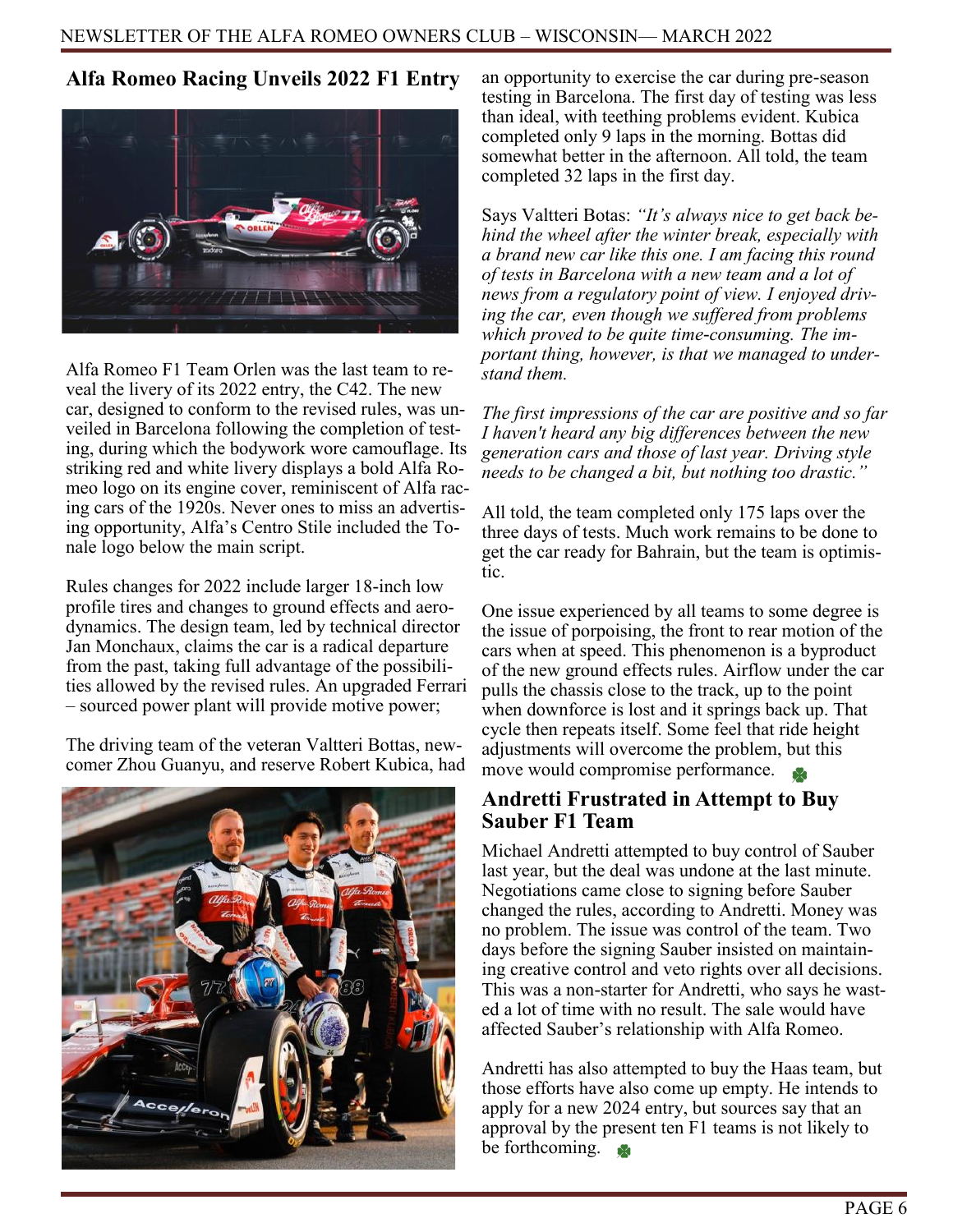# **Classifieds**

*Alfanatic* will post brief non-commercial classifieds for members and friends at no charge. Email the [editors](mailto:rabhalter@att.net) to make a submission.

### **Wanted**

Your classified ads! Posted free! Let us know.

## **For Sale**

# **Moving Sale LAST CHANCE!**

#### **Miscellaneous Alfa Parts for Sale Any Offers Accepted!**

#### **Parts Not Sold by May Will Be Scrapped!**

- 2 ea. V6 valve cover sets
- 2 ea. V6 lower sumps
- 1 ea. V6 rear bell housing
- 1 ea. V6 Oil pan complete
- 1 ea. Spider Oil pan complete
- 1 ea. 4 cyl valve cover
- 4 ea. Bosch intake vanes
- 2 ea. Spider Idler assemblies
- 1 ea. Spider driveshaft
- 2 ea. Bins of 74 spider parts
- 1 ea. Spider Clutch disk New Valeo
- 2 ea. Spider Transmission
- 1 ea. Spider transmission without Bell housing
- 2 ea. 74 spider doors
- 1 ea. Left rear quarter panel new for 70's spider
- 1 ea. lower nose panel 70's spider New
- 1 ea. 4 cyl Engine mount for engine stand
- 1 ea. Sperry Head with 11mm cams
- 2 ea. Spider 2.0 Crankshafts
- 2 ea. European 4 cyl cast y exhaust manifold set
- 1 ea. European 4 cyl 40mm carb intake with mounts
- 1 ea. European 4 cyl 45mm carb intake w/o mounts

For more information, email Steve Wirtz [\(swirtz@charter.net\)](mailto:swirtz@charter.net?subject=Alfa%20Parts)

**Gary Tree** is trying to clean out his garage. He is parting a **1980 Spider** and has many other parts to sell, too numerous to list. An S2 Windshield, fiberglass bumpers, engine, transmission, door latches, etc. Just ask! Contact Gary at 608-209-2352, or [gjtreehouse@gmail.com](mailto:gjtreehouse@gmail.com)